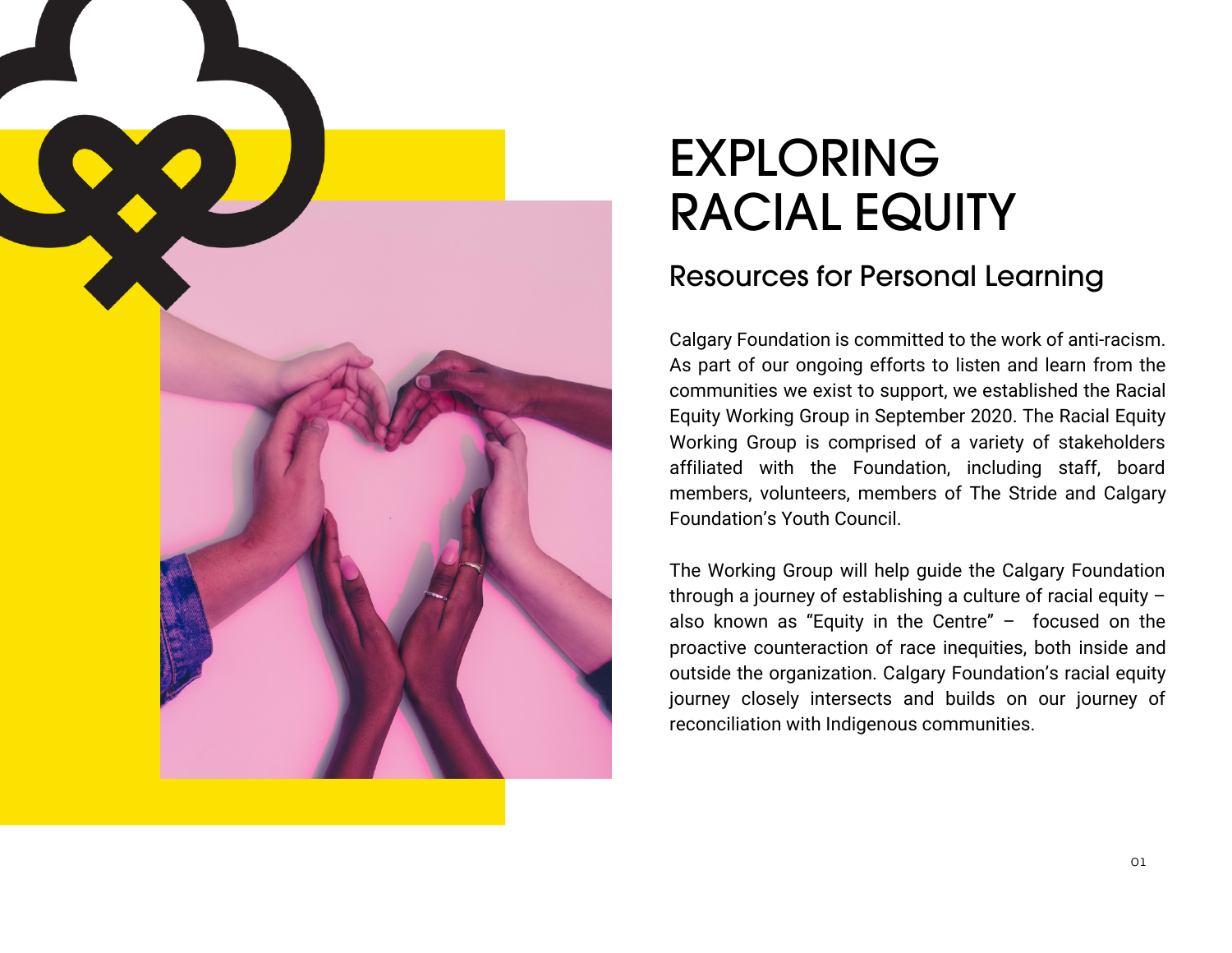### Glossary of Terms

#### **EQUALITY V. EQUITY** 1

Most often "equality" is used to refer to inputs – people receive the same resource, with the expectation that the outcome will be the same. However, if people are situated differently when receiving the same resource, equal input will only reinforce existing inequalities. On the other hand, we urge the use of "equity" to refer to outcomes – all people can achieve a valued goal or circumstance – that typically require differential resources — because groups are not situated similarly at the outset. Racial equity is measurable, as seen when disparities are declining or gaps are closing across racial groups on a given indicator of well-being.

#### **DIVERSITY, INCLUSION, EQUITY** 1

Diversity refers to the presence of different groups and/or different perspectives. Different people and perspectives are shown to produce better organizational results. Inclusion is a feature of a setting when voice is valued from the diverse people present and they have organizational power. Inclusion is a core feature of a respectful organizational culture; it is manifested in the setting itself and the dynamics of that setting. A diverse setting without inclusion is not likely to remain diverse. Equity, as already noted, is the outcome where all people can achieve a valued goal or circumstance. It is grounded in policies and practices that are informed by and inclusive of Diverse people. An equitable setting, by definition, will be inclusive and is more likely to be and remain diverse. A growing number of organizations pay attention to diversity, but far fewer pay attention to inclusion and equity. These do not substitute for one another. For example, having diverse personnel is not the same as having equitable policies.

#### **FORMS OF RACISM** 1

When racism is mentioned, people tend to think of **interpersonal racism** – where white people make judgements and statements based on harmful presumptions about people of color. These can be based in both explicit and implicit bias. **Internalized racism** refers to the acceptance by people of color about the negative beliefs and imagery perpetrated against them. However, the most powerful and far-reaching racism is **institutional and structural**. These terms refer to the ways in which policies and practices of organizations and systems work systematically to advantage white people, and how they are reinforced by the media and national norms such as individualism and a bootstraps ideology ("anyone can achieve whatever they want if they just work hard enough"). **White privilege** is a term that represents all of the advantages that white people receive from institutional and structural racism, often unknowingly – such as not having to think about race in every setting or interaction, and feeling and being safe in public spaces.

<sup>1</sup> The Power of a Shared Language for Advancing Racial Equity, Race Matters Institute of JustPartners, Inc., 2019. http://racemattersinstitute.org/.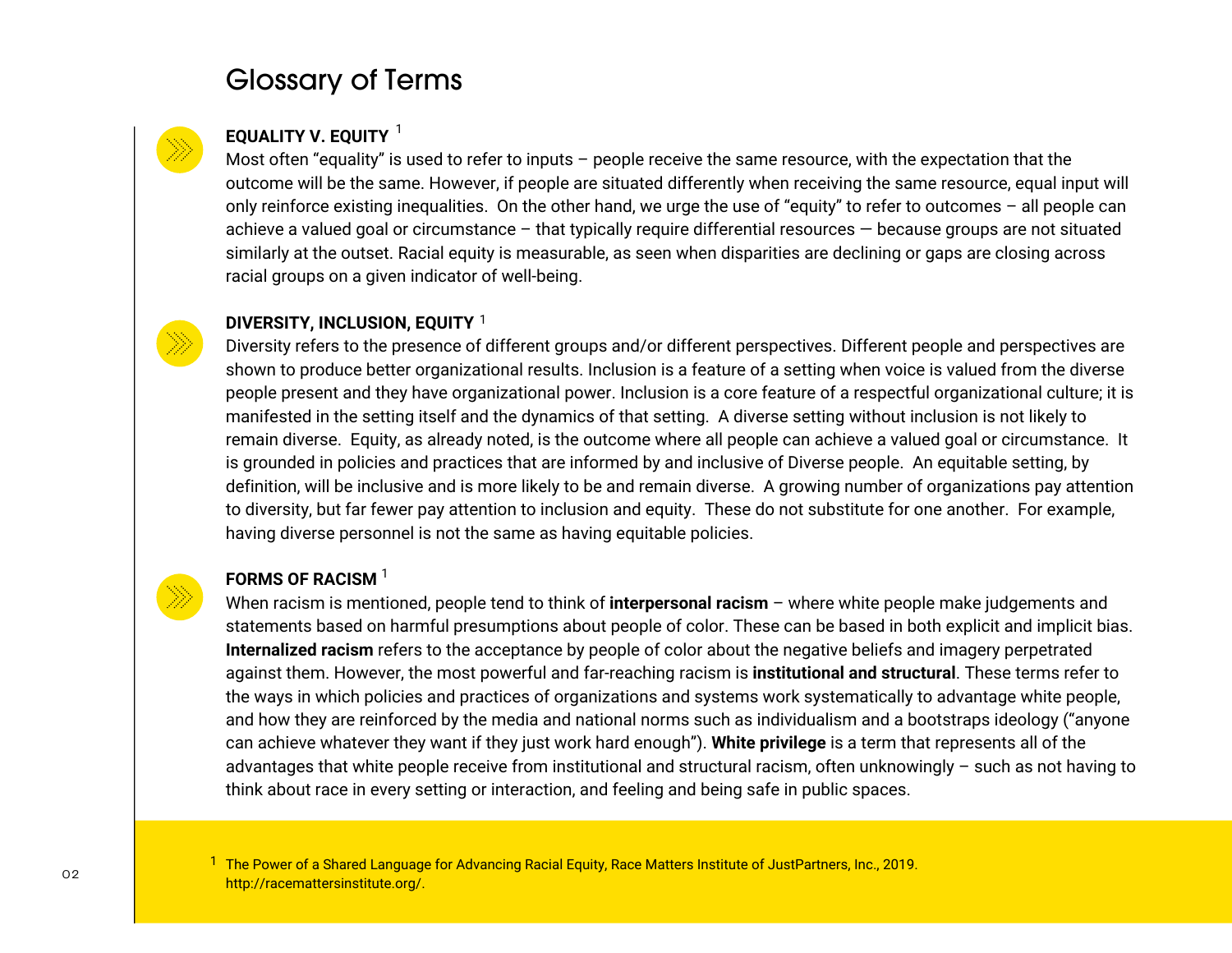#### **ANTI-BLACK RACISM** 2

Anti-Black racism is prejudice, attitudes, beliefs, stereotyping and discrimination that is directed at people of African descent and is rooted in their unique history and experience of enslavement and its legacy. Anti-Black racism is deeply entrenched in Canadian institutions, policies and practices, to the extent that anti-Black racism is either functionally normalized or rendered invisible to the larger White society. Anti-Black racism is manifest in the current social, economic, and political marginalization of African Canadians, which includes unequal opportunities, lower socio-economic status, higher unemployment, significant poverty rates and overrepresentation in the criminal justice system.

#### **ANTI-INDIGENOUS RACISM** 2

Anti-Indigenous racism is the ongoing race-based discrimination, negative stereotyping, and injustice experienced by Indigenous Peoples within Canada. It includes ideas and practices that establish, maintain and perpetuate power imbalances, systemic barriers, and inequitable outcomes that stem from the legacy of colonial policies and practices in Canada. Systemic anti-Indigenous racism is evident in discriminatory federal policies such as the Indian Act and the residential school system. It is also manifest in the overrepresentation of Indigenous peoples in provincial criminal justice and child welfare systems, as well as inequitable outcomes in education, well-being, and health. Individual lived-experiences of anti-Indigenous racism can be seen in the rise in acts of hostility and violence directed at Indigenous people.

#### **ANTI-RACISM APPROACH** 2

Anti-racism is a process, a systematic method of analysis, and a proactive course of action rooted in the recognition of the existence of racism, including systemic racism. Anti-racism actively seeks to identify, remove, prevent, and mitigate racially inequitable outcomes and power imbalances between groups and change the structures that sustain inequities.



Data Standards for the Identification and Monitoring of Systemic Racism, Government of Ontario, February 27, 2019. 2https://www.ontario.ca/document/data-standards-identification-and-monitoring-systemic-racism/glossary.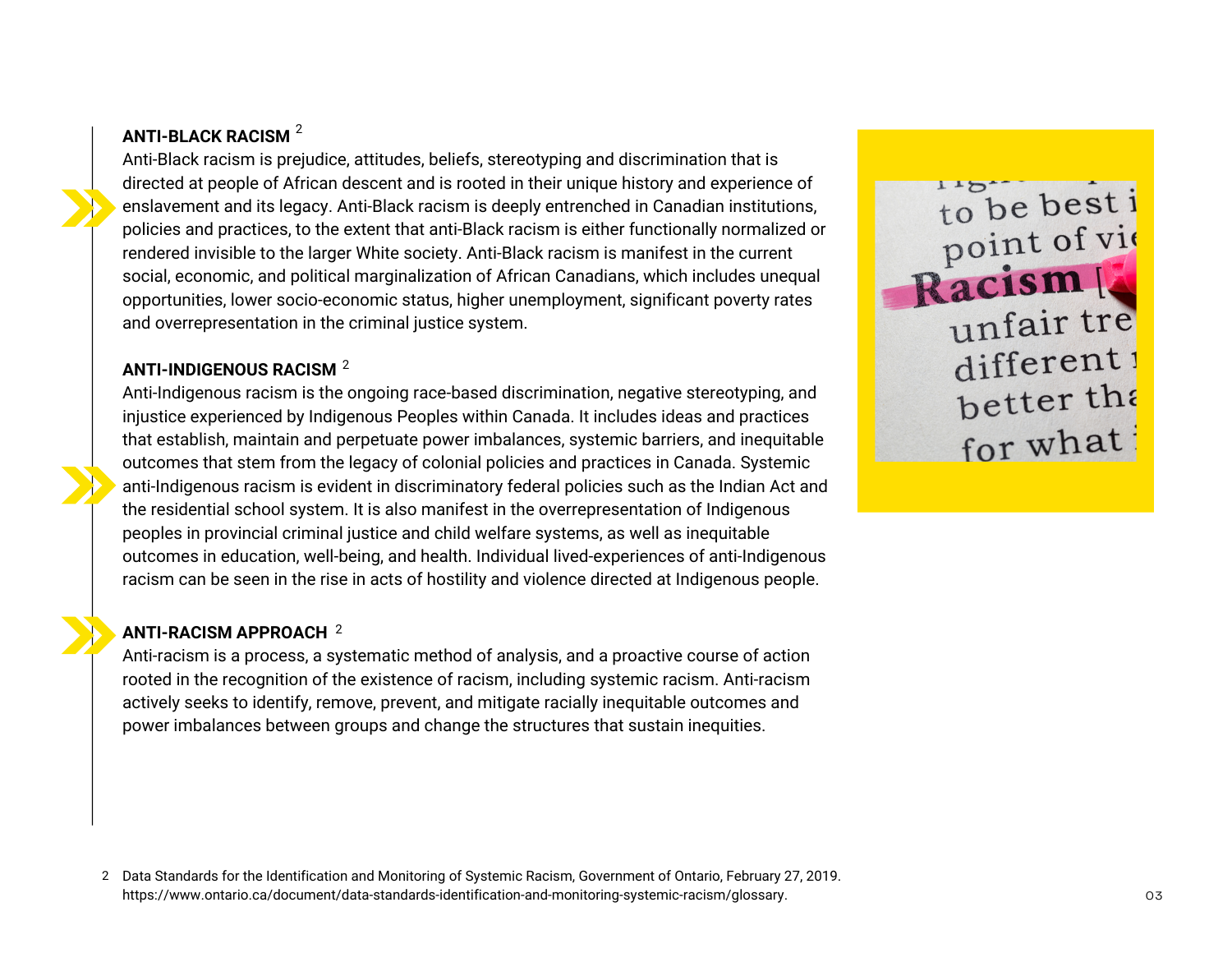

**Calgary Foundation** [Black serving/Black led organizations](https://calgaryfoundation.org/black-led-black-serving-organizations-in-our-community/)

**Calgary Foundation** [Strengthening relationships with Indigenous](https://calgaryfoundation.org/about-us/vital-priorities/strengthening-relationships-with-indigenous-communities/) communities

**CommunityWise Resource Centre \*** [Anti-Racist Organizational Change](http://communitywise.net/aroc/)

**Inclusion FACTOR \*** Diversity, equity and inclusion (DE&I) assessments, training programs, workshops, e-learning tools and strategies [to build inclusive spaces for all to innovate,](http://www.inclusionfactor.ca/) work, live, and thrive.

**Urban Society for Aboriginal Youth \*** [Essential programming and services to](https://usay.ca/) Calgary's Indigenous youth

**Black Youth Helpline** <https://blackyouth.ca/>

**Calgary's Commitment to anti-racism** [https://www.calgary.ca/csps/cns/calgarys](https://www.calgary.ca/csps/cns/calgarys-commitment-to-anti-racism.html)commitment-to-anti-racism.html

**Canadian Cultural Mosaic Foundation** [http://www.canadianculturalmosaicfoundat](http://www.canadianculturalmosaicfoundation.com/) ion.com/

**Canadian Women's Foundation** [Resources for ending anti-Indigenous racism](https://canadianwomen.org/blog/ending-anti-indigenous-racism/)

#### **Future Ancestors Services**

Indigenous and Black-owned, youth-led [professional services social enterprise that](https://www.futureancestors.ca/) advances climate justice and equity with a lens of anti-racism and ancestral accountability.

**P[hilanthropic Foundations Canada](https://pfc.ca/wp-content/uploads/2019/12/pfc_dei_toolkit_en_2019.pdf)**

Governance and Grantmaking: Approaches to [achieve greater diversity, equity and inclusion.](https://pfc.ca/wp-content/uploads/2019/12/pfc_dei_toolkit_en_2019.pdf)

#### **The Circle**

[Shifting Structures in Black Philanthropy Calls](https://www.the-circle.ca/uploads/1/2/5/6/125694502/rejpfs_-_ssbp_-_calls_to_action.pdf) to Action for Philanthropic Organizations and the Sector at Large

**What does it mean to act as an ally?**

[https://pillarnonprofit.ca/news/what-does-it](https://pillarnonprofit.ca/news/what-does-it-mean-act-ally)mean-act-ally

**Yellowhead Institute**

[5 Recommendations related to structural](https://yellowheadinstitute.org/resources/recommendations-related-to-structural-racism/) racism

\*Panelist at Calgary Foundation's Vital City 2020

### **Resources**

Websites, Videos and Good Reads on Racism, **Bias and Justice**